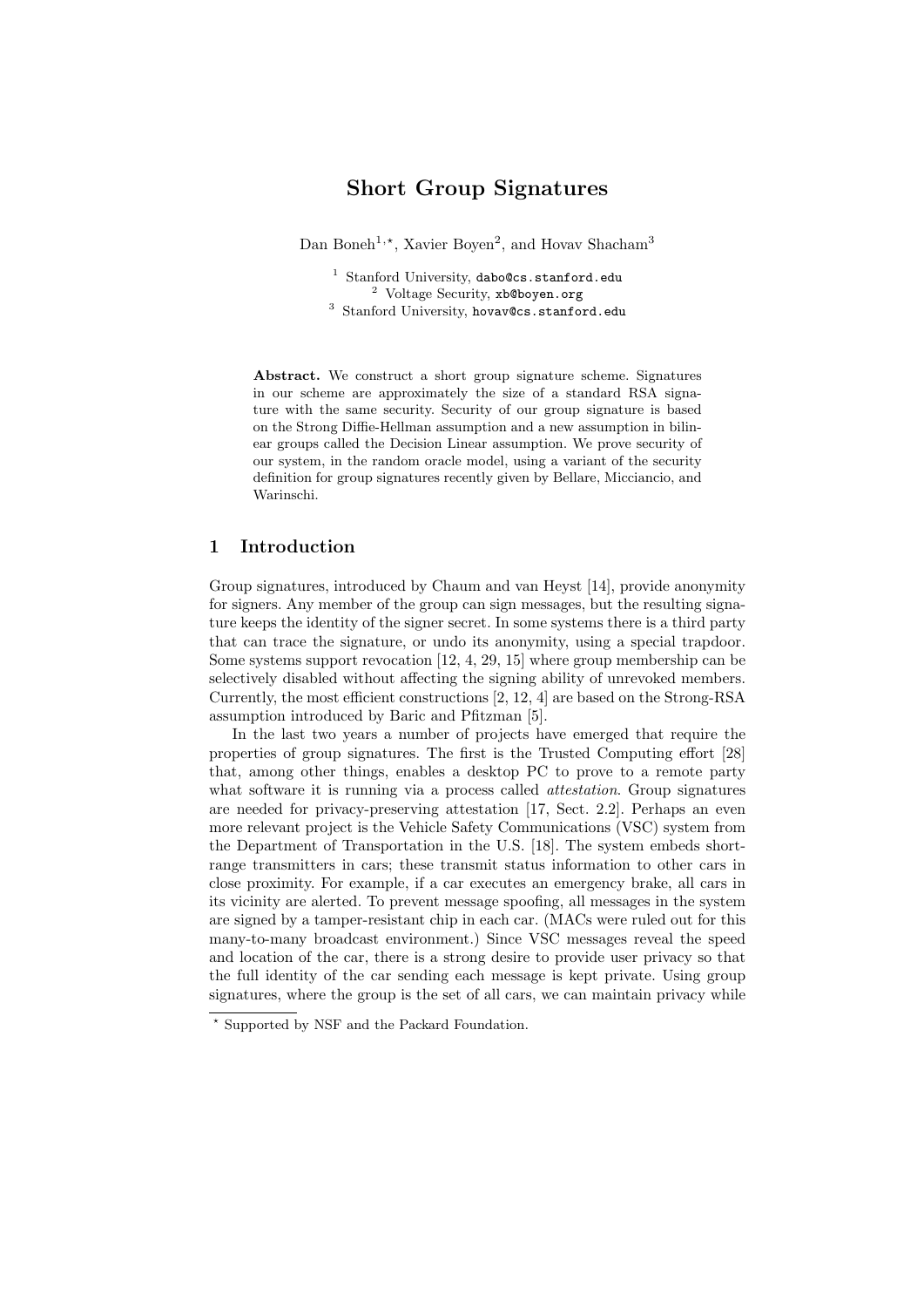still being able to revoke a signing key in case the tamper resistant chip in a car is compromised. Due to the number of cars transmitting concurrently there is a hard requirement that the length of each signature be under 250 bytes.

The two examples above illustrate the need for efficient group signatures. The second example also shows the need for short group signatures. Currently, group signatures based on Strong-RSA are too long for this application.

We construct short group signatures whose length is under 200 bytes that offer approximately the same level of security as a regular RSA signature of the same length. The security of our scheme is based on the Strong Diffie-Hellman (SDH) assumption [8] in groups with a bilinear map. We also introduce a new assumption in bilinear groups, called the Linear assumption, described in Sect. 3.2. The SDH assumption was recently used by Boneh and Boyen to construct short signatures without random oracles [8]. A closely related assumption was used by Mitsunari et al. [22] to construct a traitor-tracing system. The SDH assumption has similar properties to the Strong-RSA assumption. We use these properties to construct our short group signature scheme. Our results suggest that systems based on SDH are simpler and shorter than their Strong-RSA counterparts.

Our system is based on a new Zero-Knowledge Proof of Knowledge (ZKPK) of the solution to an SDH problem. We convert this ZKPK to a group signature via the Fiat-Shamir heuristic [16] and prove security in the random oracle model. Our security proofs use a variant of the security model for group signatures proposed by Bellare, Micciancio, and Warinschi [6].

Recently, Camenisch and Lysyanskaya [13] proposed a signature scheme with efficient protocols for obtaining and proving knowledge of signatures on committed values. They then derive a group signature scheme using these protocols as building blocks. Their signature scheme is based on the LRSW assumption [21], which, like SDH, is a discrete-logarithm-type assumption. Their methodology can also be applied to the SDH assumption, yielding a different SDH-based group signature.

The SDH group signature we construct is very flexible and we show how to add a number of features to it. In Sect. 7 we show how to apply the revocation mechanism of Camenisch and Lysyanskaya [12]. In Sect. 8 we briefly sketch how to add strong exculpability.

## 2 Bilinear Groups

We first review a few concepts related to bilinear maps. We follow the notation of Boneh, Lynn, and Shacham [9]:

- 1.  $G_1$  and  $G_2$  are two (multiplicative) cyclic groups of prime order p;
- 2.  $q_1$  is a generator of  $G_1$  and  $q_2$  is a generator of  $G_2$ ;
- 3.  $\psi$  is a computable isomorphism from  $G_2$  to  $G_1$ , with  $\psi(g_2) = g_1$ ; and
- 4. e is a computable map  $e: G_1 \times G_2 \to G_T$  with the following properties:
- Bilinearity: for all  $u \in G_1$ ,  $v \in G_2$  and  $a, b \in \mathbb{Z}$ ,  $e(u^a, v^b) = e(u, v)^{ab}$ .
	- Non-degeneracy:  $e(g_1, g_2) \neq 1$ .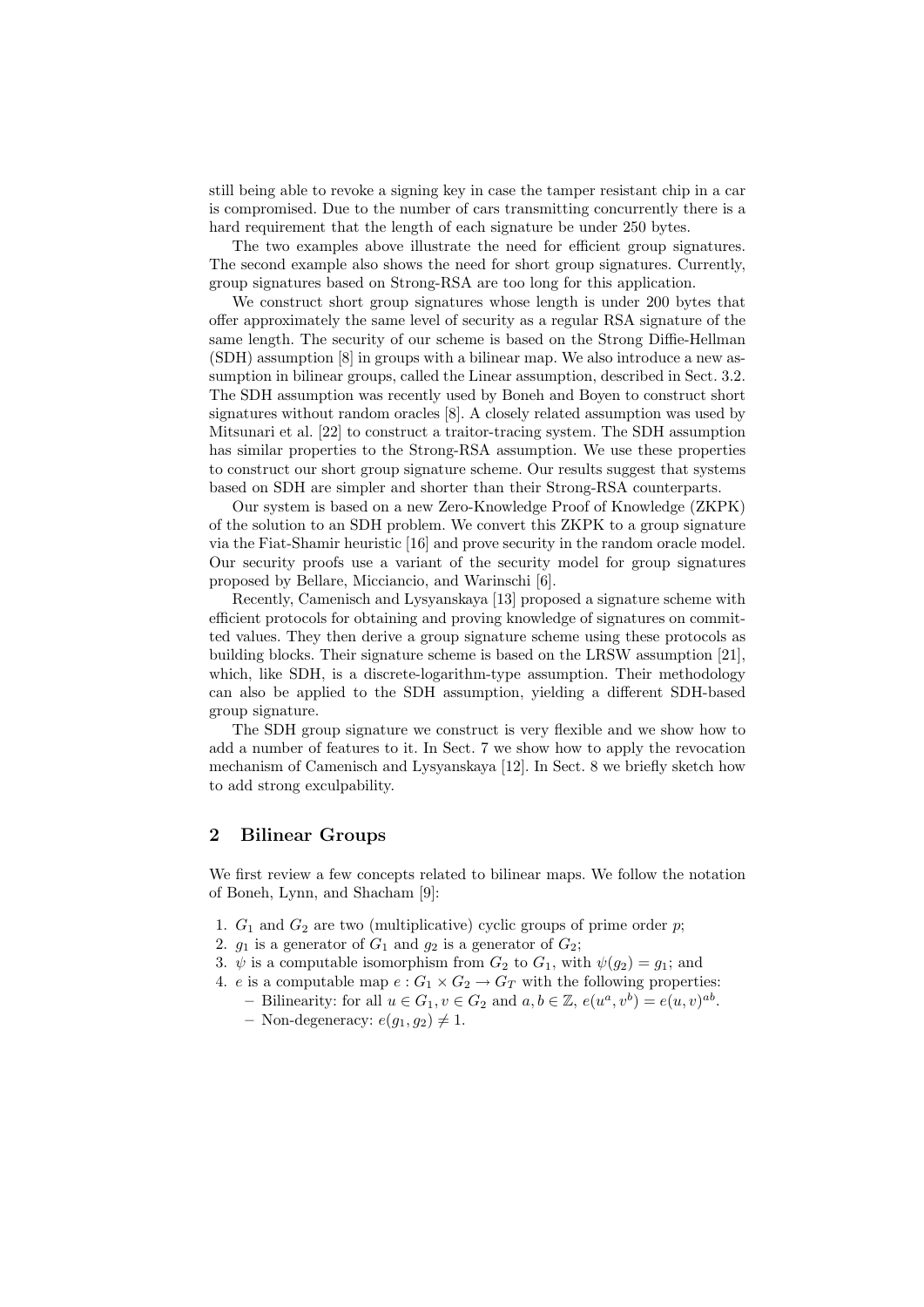Throughout the paper, we consider bilinear maps  $e: G_1 \times G_2 \to G_T$  where all groups  $G_1, G_2, G_T$  are multiplicative and of prime order p. One could set  $G_1 = G_2$ . However, we allow for the more general case where  $G_1 \neq G_2$  so that our constructions can make use of certain families of non-supersingular elliptic curves defined by Miyaji et al. [23]. In this paper we only use the fact that  $G_1$ can be of size approximately  $2^{170}$ , elements in  $G_1$  are 171-bit strings, and that discrete log in  $G_1$  is as hard as discrete log in  $\mathbb{Z}_q^*$  where q is 1020 bits. We will use these groups to construct short group signatures. We note that the bilinear groups of Rubin and Silverberg [25] can also be used.

We say that two groups  $(G_1, G_2)$  as above are a bilinear group pair if the group action in  $G_1$  and  $G_2$ , the map  $\psi$ , and the bilinear map e are all efficiently computable.

The isomorphism  $\psi$  is only needed for the proofs of security. To keep the discussion general, we simply assume that  $\psi$  exists and is efficiently computable. (When  $G_1, G_2$  are subgroups of the group of points of an elliptic curve  $E/\mathbb{F}_q$ , the trace map on the curve can be used as this isomorphism. In this case,  $G_1 \subseteq E(\mathbb{F}_q)$ and  $G_2 \subseteq E(\mathbb{F}_{q^r})$ .)

## 3 Complexity Assumptions

## 3.1 The Strong Diffie-Hellman Assumption

Let  $G_1, G_2$  be cyclic groups of prime order p, where possibly  $G_1 = G_2$ . Let  $g_1$ be a generator of  $G_1$  and  $g_2$  a generator of  $G_2$ . Consider the following problem:

q-Strong Diffie-Hellman Problem. The q-SDH problem in  $(G_1, G_2)$  is defined as follows: given a  $(q+2)$ -tuple  $(g_1, g_2, g_2^{\gamma}, g_2^{(\gamma^2)}, \ldots, g_2^{(\gamma^q)})$  as input, output a pair  $(g_1^{1/(\gamma+x)}, x)$  where  $x \in \mathbb{Z}_p^*$ . An algorithm A has advantage  $\epsilon$ in solving q-SDH in  $(G_1, G_2)$  if

$$
\Pr\Big[\mathcal{A}(g_1, g_2, g_2^{\gamma}, \dots, g_2^{(\gamma^q)}) = (g_1^{\frac{1}{\gamma + x}}, x)\Big] \geq \epsilon ,
$$

where the probability is over the random choice of  $\gamma$  in  $\mathbb{Z}_p^*$  and the random bits of A.

**Definition 1.** We say that the  $(q, t, \epsilon)$ -SDH assumption holds in  $(G_1, G_2)$  if no t-time algorithm has advantage at least  $\epsilon$  in solving the q-SDH problem in  $(G_1, G_2)$ .

Occasionally we drop the t and  $\epsilon$  and refer to the q-SDH assumption rather than the  $(q, t, \epsilon)$ -SDH assumption. The q-SDH assumption was recently used by Boneh and Boyen [8] to construct a short signature scheme without random oracles. To gain confidence in the assumption they prove that it holds in generic groups in the sense of Shoup [27]. The  $q$ -SDH assumption has similar properties to the Strong-RSA assumption [5]. We use these properties to construct our short group signature scheme.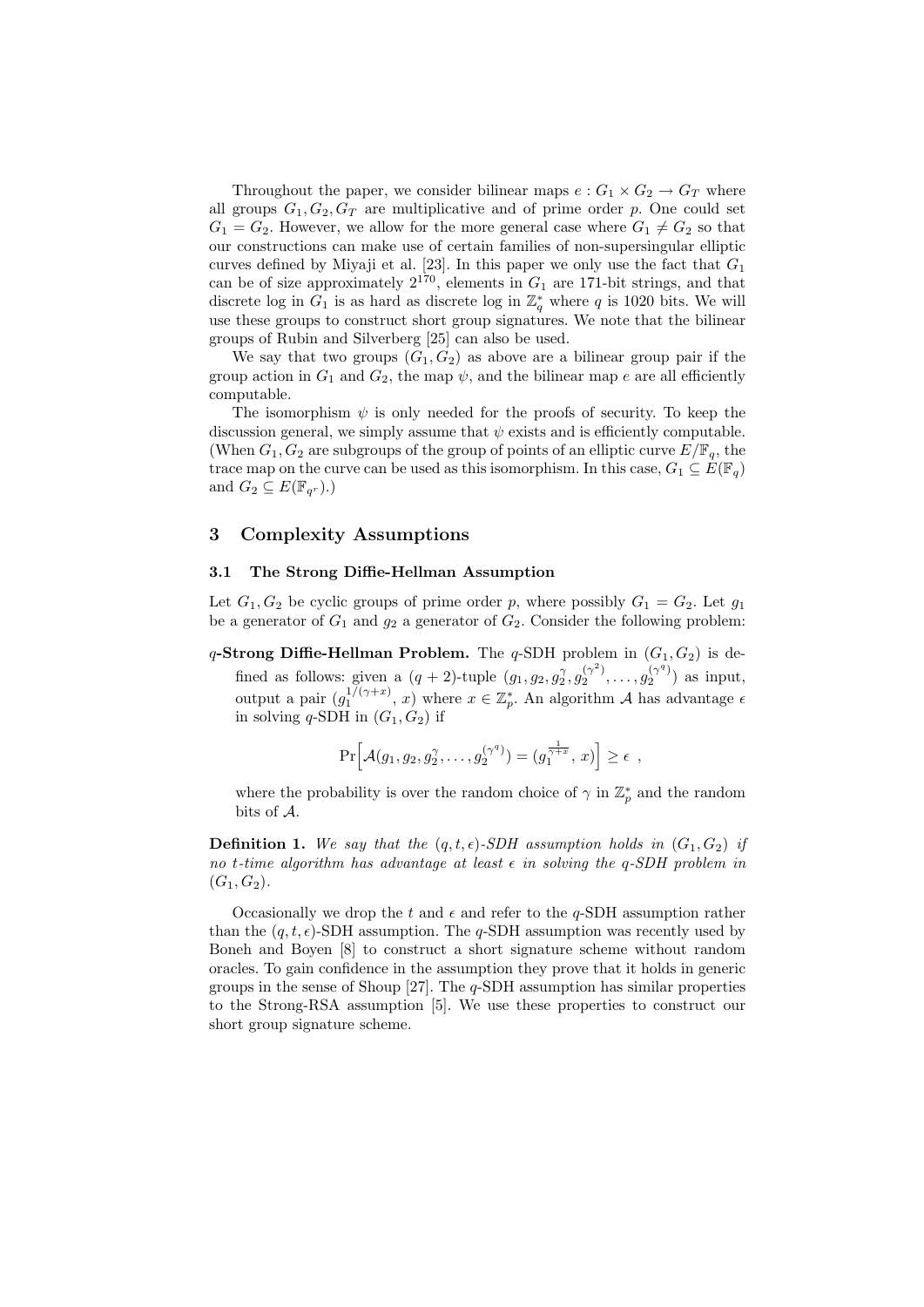#### 3.2 The Linear Diffie-Hellman Assumption

With  $g_1 \in G_1$  as above, along with arbitrary generators u, v, and h of  $G_1$ , consider the following problem:

**Decision Linear Problem in**  $G_1$ . Given  $u, v, h, u^a, v^b, h^c \in G_1$  as input, output yes if  $a + b = c$  and no otherwise.

One can easily show that an algorithm for solving Decision Linear in  $G_1$  gives an algorithm for solving DDH in  $G_1$ . The converse is believed to be false. That is, it is believed that Decision Linear is a hard problem even in bilinear groups where DDH is easy. More precisely, we define the advantage of an algorithm  $A$ in deciding the Decision Linear problem in  $G_1$  as

$$
\mathsf{Adv\,Linear}_{\mathcal{A}} \stackrel{\text{def}}{=} \left| \begin{array}{l} \Pr\left[ \mathcal{A}(u, v, h, u^a, v^b, h^{a+b}) = \mathsf{yes} : u, v, h \stackrel{\text{R}}{\leftarrow} G_1, a, b \stackrel{\text{R}}{\leftarrow} \mathbb{Z}_p \right] \\ - \Pr\left[ \mathcal{A}(u, v, h, u^a, v^b, \eta) = \mathsf{yes} : u, v, h, \eta \stackrel{\text{R}}{\leftarrow} G_1, a, b \stackrel{\text{R}}{\leftarrow} \mathbb{Z}_p \right] \end{array} \right| \right|.
$$

The probability is over the uniform random choice of the parameters to  $A$ , and over the coin tosses of A. We say that an algorithm  $\mathcal{A}(t, \epsilon)$ -decides Decision Linear in  $G_1$  if A runs in time at most t, and Adv Linear<sub>A</sub> is at least  $\epsilon$ .

**Definition 2.** We say that the  $(t, \epsilon)$ -Decision Linear Assumption (LA) holds in  $G_1$  if no t-time algorithm has advantage at least  $\epsilon$  in solving the Decision Linear problem in  $G_1$ .

In the full version of the paper we show that the Decision Linear Assumption holds in generic bilinear groups.

Linear Encryption The Decision Linear problem gives rise to the Linear encryption (LE) scheme, a natural extension of ElGamal encryption. Unlike El-Gamal encryption, Linear encryption can be secure even in groups where a DDH-deciding algorithm exists. In this scheme, a user's public key is a triple of generators  $u, v, h \in G_1$ ; her private key is the exponents  $x, y \in \mathbb{Z}_p$  such that  $u^x = v^y = h$ . To encrypt a message  $M \in G_1$ , choose random values  $a, b \in \mathbb{Z}_p$ , and output the triple  $(u^a, v^b, m \cdot h^{a+b})$ . To recover the message from an encryption  $(T_1, T_2, T_3)$ , the user computes  $T_3/(T_1^x \cdot T_2^y)$ . By a natural extension of the proof of security of ElGamal, LE is semantically secure against a chosen-plaintext attack, assuming Decision-LA holds.

## 4 A Zero-Knowledge Protocol for SDH

We are now ready to present the underlying building block for our group signature scheme. We present a protocol for proving possession of a solution to an SDH problem. The public values are  $g_1, u, v, h \in G_1$  and  $g_2, w \in G_2$ . Here  $w = g_2^{\gamma}$  for some (secret)  $\gamma \in \mathbb{Z}_p$ . The protocol proves possession of a pair  $(A, x)$ , where  $A \in G_1$  and  $x \in \mathbb{Z}_p$ , such that  $A^{x+\gamma} = g_1$ . Such a pair satisfies  $e(A, wg_2^x) = e(g_1, g_2)$ . We use a standard generalization of Schnorr's protocol for proving knowledge of discrete logarithm in a group of prime order [26].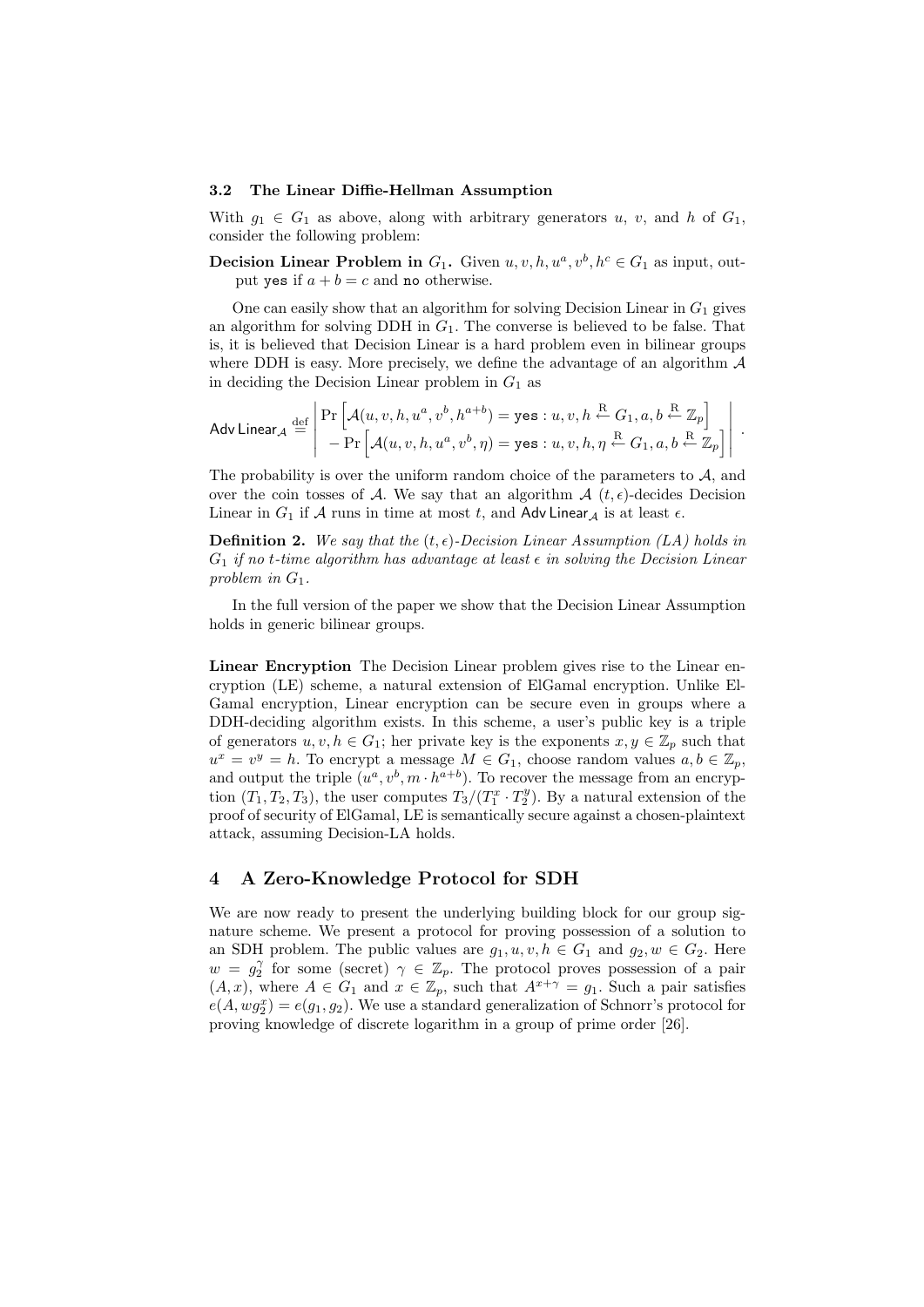**Protocol 1.** Alice, the prover, selects exponents  $\alpha, \beta \stackrel{\text{R}}{\leftarrow} \mathbb{Z}_p$ , and computes a Linear encryption of A:

$$
T_1 \leftarrow u^{\alpha}
$$
  $T_2 \leftarrow v^{\beta}$   $T_3 \leftarrow Ah^{\alpha+\beta}$ .

She also computes two helper values  $\delta_1 \leftarrow x\alpha$  and  $\delta_2 \leftarrow x\beta$ .

Alice and Bob then undertake a proof of knowledge of values  $(\alpha, \beta, x, \delta_1, \delta_2)$ satisfying the following five relations:

$$
u^{\alpha} = T_1 \qquad v^{\beta} = T_2
$$
  

$$
e(T_3, g_2)^x \cdot e(h, w)^{-\alpha - \beta} \cdot e(h, g_2)^{-\delta_1 - \delta_2} = e(g_1, g_2) / e(T_3, w)
$$
  

$$
T_1^x u^{-\delta_1} = 1 \qquad T_2^x v^{-\delta_2} = 1.
$$

This proof proceeds as follows. Alice picks blinding values  $r_{\alpha}$ ,  $r_{\beta}$ ,  $r_x$ ,  $r_{\delta_1}$ , and  $r_{\delta_2}$  at random from  $\mathbb{Z}_p$ . She computes five values based on all these:

$$
R_1 \leftarrow u^{r_{\alpha}} \qquad R_2 \leftarrow v^{r_{\beta}}
$$
  
\n
$$
R_3 \leftarrow e(T_3, g_2)^{r_x} \cdot e(h, w)^{-r_{\alpha} - r_{\beta}} \cdot e(h, g_2)^{-r_{\delta_1} - r_{\delta_2}}
$$
  
\n
$$
R_4 \leftarrow T_1^{r_x} \cdot u^{-r_{\delta_1}}
$$
  
\n
$$
R_5 \leftarrow T_2^{r_x} \cdot v^{-r_{\delta_2}}
$$

She then sends  $(T_1, T_2, T_3, R_1, R_2, R_3, R_4, R_5)$  to the verifier. Bob, the verifier, sends a challenge value c chosen uniformly at random from  $\mathbb{Z}_p$ . Alice computes and sends back  $s_{\alpha} = r_{\alpha} + c\alpha$ ,  $s_{\beta} = r_{\beta} + c\beta$ ,  $s_x = r_x + cx$ ,  $s_{\delta_1} = r_{\delta_1} + c\delta_1$ , and  $s_{\delta_2} = r_{\delta_2} + c\delta_2$ . Finally, Bob verifies the following five equations:

$$
u^{s_{\alpha}} \stackrel{?}{=} T_1^c \cdot R_1 \tag{1}
$$

$$
v^{s_{\beta}} \stackrel{?}{=} T_2^c \cdot R_2 \tag{2}
$$

$$
e(T_3, g_2)^{s_x} \cdot e(h, w)^{-s_\alpha - s_\beta} \cdot e(h, g_2)^{-s_{\delta_1} - s_{\delta_2}} \stackrel{?}{=} \left(e(g_1, g_2)/e(T_3, w)\right)^c \cdot R_3 \tag{3}
$$

$$
T_1^{s_x} u^{-s_{\delta_1}} \stackrel{?}{=} R_4 \tag{4}
$$

$$
T_2^{s_x} v^{-s_{\delta_2}} \stackrel{?}{=} R_5 . \tag{5}
$$

Bob accepts if all five hold.

Theorem 1. Protocol 1 is an honest-verifier zero-knowledge proof of knowledge of an SDH pair under the Decision Linear assumption.

The proof of the theorem follows from the following lemmas that show that the protocol is (1) complete (the verifier always accepts an interaction with an honest prover), (2) zero-knowledge (can be simulated), and (3) a proof of knowledge (has an extractor).

Lemma 1. Protocol 1 is complete.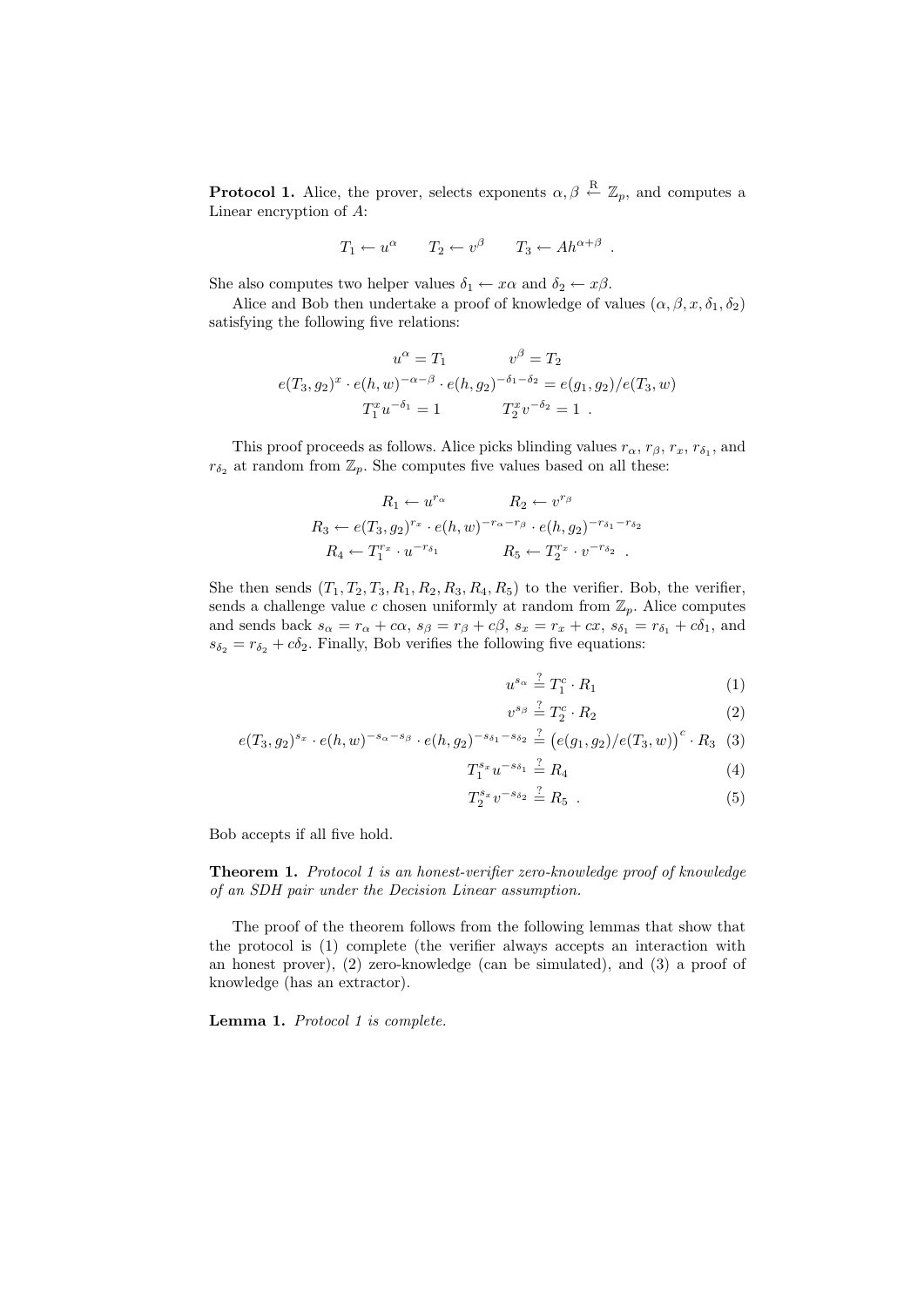*Proof.* If Alice is an honest prover in possession of an SDH pair  $(A, x)$  she follows the computations specified for her in the protocol. In this case,

$$
u^{s_{\alpha}} = u^{r_{\alpha} + c\alpha} = (u^{\alpha})^c \cdot u^{r_{\alpha}} = T_1^c \cdot R_1 ,
$$

so (1) holds. For analogous reasons (2) holds. Further,

$$
T_1^{s_x}u^{-s_{\delta_1}} = (u^{\alpha})^{r_x + cx}u^{-r_{\delta_1} - cx\alpha} = (u^{\alpha})^{r_x}u^{-r_{\delta_1}} = T_1^{r_x} \cdot R_4 ,
$$

so (4) holds. For analogous reasons (5) holds. Finally,

$$
e(T_3, g_2)^{s_x} \cdot e(h, w)^{-s_{\alpha} - s_{\beta}} \cdot e(h, g_2)^{-s_{\delta_1} - s_{\delta_2}}
$$
  
=  $e(T_3, g_2)^{r_x + cx} \cdot e(h, w)^{-r_{\alpha} - r_{\beta} - c\alpha - c\beta} \cdot e(h, g_2)^{-r_{\delta_1} - r_{\delta_2} - cx\alpha - cx\beta}$   
=  $e(T_3, g_2^x)^c \cdot e(h^{-\alpha - \beta}, w g_2^x)^c \cdot (e(T_3, g_2)^{r_x} \cdot e(h, w)^{-r_{\alpha} - r_{\beta}} \cdot e(h, g_2)^{-r_{\delta_1} - r_{\delta_2}})$   
=  $e(T_3 h^{-\alpha - \beta}, w g_2^x)^c \cdot e(T_3, w)^{-c} \cdot (R_3)$   
=  $(e(A, w g_2^x)/e(T_3, w))^c \cdot R_3 = (e(g_1, g_2)/e(T_3, w))^c \cdot R_3$ .

so (3) holds.  $\square$ 

Lemma 2. Transcripts of Protocol 1 can be simulated, under the Decision Linear assumption.

Proof. We describe a simulator that outputs transcripts of Protocol 1.

Pick  $A \stackrel{\text{R}}{\leftarrow} \mathbb{G}_1$ , and  $\alpha, \beta \stackrel{\text{R}}{\leftarrow} \mathbb{Z}_p$ . Set  $T_1 \leftarrow u^{\alpha}, T_2 \leftarrow v^{\beta}$ , and  $T_3 \leftarrow Ah^{\alpha+\beta}$ . Assuming the Decision Linear assumption holds on  $G_1$ , the tuples  $(T_1, T_2, T_3)$ generated by the simulator are drawn from a distribution that is indistinguishable from the distribution output by any particular prover.

The remainder of this simulator does not assume knowledge of A, x,  $\alpha$ , or  $\beta$ , so it can also be used when  $T_1$ ,  $T_2$ , and  $T_3$  are pre-specified. When the prespecified  $(T_1, T_2, T_3)$  are a random Linear encryption of some A, the remainder of the transcript is simulated perfectly.

Now choose a challenge  $c \stackrel{\text{R}}{\leftarrow} \mathbb{Z}_p$ . Select  $s_\alpha \stackrel{\text{R}}{\leftarrow} \mathbb{Z}_p$ , and set  $R_1 \leftarrow T_1^{c}/u^{s_\alpha}$ . Then (1) is satisfied. With  $\alpha$  and c fixed, a choice for either of  $r_{\alpha}$  or  $s_{\alpha}$  determines the other, and a uniform random choice of one gives a uniform random choice of the other. Therefore  $s_{\alpha}$  and  $R_1$  are distributed as in a real transcript. Choose  $s_{\beta}$  and  $R_2$  analogously.

Select  $s_x, s_{\delta_1}, s_{\delta_2} \stackrel{\text{R}}{\leftarrow} \mathbb{Z}_p$  and set  $R_4 \leftarrow T_1^{s_x} u^{s_{\delta_1}}$  and  $R_5 \leftarrow T_2^{s_x} v^{s_{\delta_2}}$ . Again, all the computed values are distributed as in a real transcript. Finally set

$$
R_3 \leftarrow e(T_3, g_2)^{s_x} \cdot e(h, w)^{-s_{\alpha} - s_{\beta}} \cdot e(h, g_2)^{-s_{\delta_1} - s_{\delta_2}} \cdot (e(T_3, w) / e(g_1, g_2))^c
$$
.

This  $R_3$  satisfies  $(3)$ , and it, too, is properly distributed.

The transcript output is  $(T_1, T_2, T_3, R_1, R_2, R_3, R_4, R_5, c, s_\alpha, s_\beta, s_x, s_{\delta_1}, s_{\delta_2}).$ As argued above, this transcript is distributed identically to transcripts of Protocol 1, assuming the Decision Linear assumption holds.  $\square$ 

Lemma 3. There exists an extractor for Protocol 1.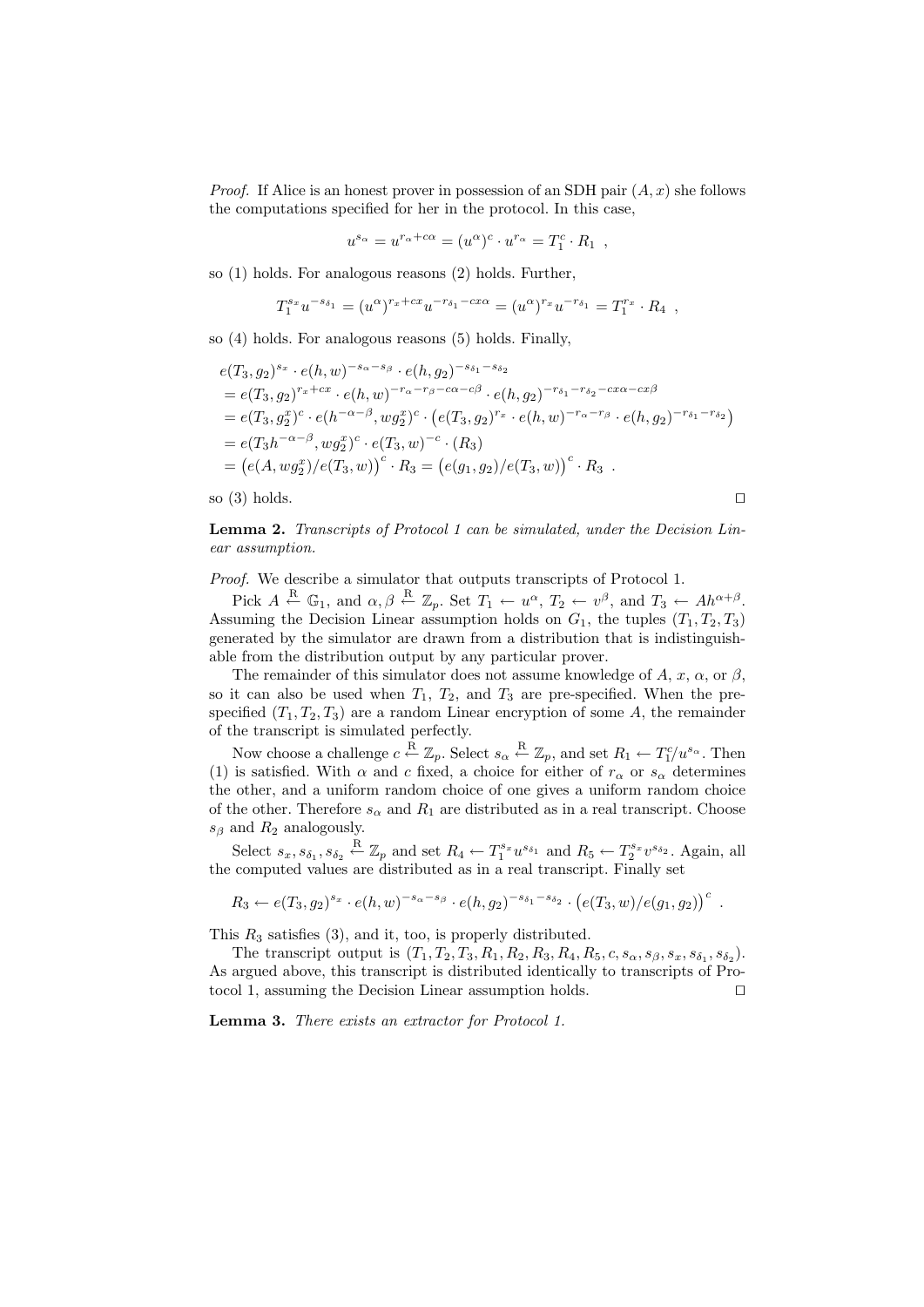Proof. Suppose that an extractor can rewind a prover in the protocol above to the point just before the prover is given a challenge c. At the first step of the protocol, the prover sends  $T_1, T_2, T_3$  and  $R_1, R_2, R_3, R_4, R_5$ . Then, to challenge value c, the prover responds with  $s_{\alpha}$ ,  $s_{\beta}$ ,  $s_x$ ,  $s_{\delta_1}$ , and  $s_{\delta_2}$ . To challenge value  $c' \neq$ c, the prover responds with  $s'_\alpha$ ,  $s'_\beta$ ,  $s'_x$ ,  $s'_{\delta_1}$ , and  $s'_{\delta_2}$ . If the prover is convincing, all five verification equations  $(1–5)$  hold for each set of values.

For brevity, let  $\Delta c = c - c'$ ,  $\Delta s_{\alpha} = s_{\alpha} - s'_{\alpha}$ , and similarly for  $\Delta s_{\beta}$ ,  $\Delta s_x$ ,  $\Delta s_{\delta_1}$ , and  $\Delta s_{\delta_2}$ .

Now consider (1) above. Dividing the two instances of this equation, we obtain  $u^{\Delta s_{\alpha}} = T_1^{\Delta c}$ . The exponents are in a group of known prime order, so we can take roots; let  $\tilde{\alpha} = \Delta s_{\alpha}/\Delta c$ . Then  $u^{\tilde{\alpha}} = T_1$ . Similarly, from (2), we obtain  $\tilde{\beta} = \Delta s_{\beta} / \Delta c$  such that  $v^{\tilde{\beta}} = T_2$ .

Consider (4) above. Dividing the two instances gives  $T_1^{\Delta s_x} = u^{\Delta s_{\delta_1}}$ . Substituting  $T_1 = u^{\tilde{\alpha}}$  gives  $u^{\tilde{\alpha}\Delta s_x} = u^{\Delta s_{\delta_1}}$ , or  $\Delta s_{\delta_1} = \tilde{\alpha}\Delta s_x$ . Similarly, from (5) we deduce that  $\Delta s_{\delta_2} = \tilde{\beta} \Delta s_x$ .

Finally, dividing the two instances of (3), we obtain

$$
(e(g_1, g_2)/e(T_3, w))^{\Delta c} = e(T_3, g_2)^{\Delta s_x} \cdot e(h, w)^{-\Delta s_\alpha - \Delta s_\beta} \cdot e(h, g_2)^{-\Delta s_{\delta_1} - \Delta s_{\delta_2}}
$$
  
=  $e(T_3, g_2)^{\Delta s_x} \cdot e(h, w)^{-\Delta s_\alpha - \Delta s_\beta} \cdot e(h, g_2)^{-\tilde{\alpha}\Delta s_x - \tilde{\beta}\Delta s_x}$ .

Taking  $\Delta c$ -th roots, and letting  $\tilde{x} = \Delta s_x/\Delta c$ , we obtain

$$
e(g_1, g_2)/e(T_3, w) = e(T_3, g_2)^{\tilde{x}} \cdot e(h, w)^{-\tilde{\alpha} - \tilde{\beta}} \cdot e(h, g_2)^{-\tilde{x}(\tilde{\alpha} + \tilde{\beta})}
$$
.

This can be rearranged as

$$
e(g_1, g_2) = e(T_3 h^{-\tilde{\alpha} - \tilde{\beta}}, w g_2^{\tilde{x}}),
$$

or, letting  $\tilde{A} = T_3 h^{-\tilde{\alpha} - \tilde{\beta}},$ 

$$
e(\tilde{A}, w g_2^{\tilde{x}}) = e(g_1, g_2) .
$$

Thus the extractor obtains an SDH tuple  $(\tilde{A}, \tilde{x})$ . Moreover, the  $\tilde{A}$  in this SDH tuple is, perforce, the same as that in the Linear encryption  $(T_1, T_2, T_3)$ .

## 5 SDH Signatures of Knowledge

Armed with Theorem 1, we obtain from Protocol 1 a signature scheme secure in the random oracle model by applying the Fiat-Shamir heuristic [16]. Signatures obtained from a proof of knowledge via the Fiat-Shamir heuristic are often called signatures of knowledge. We use a variant of the Fiat-Shamir heuristic, used also by Ateniese et al. [2], where the challenge c rather than the values  $R_1, \ldots, R_5$  is transmitted in the signature; the output of the random oracle acts as a checksum for those values not transmitted.

The signature scheme is defined as follows. The public key contains a hash function (viewed as a random oracle)  $H: \{0,1\}^* \to \mathbb{Z}_p$ , groups  $G_1$  and  $G_2$  with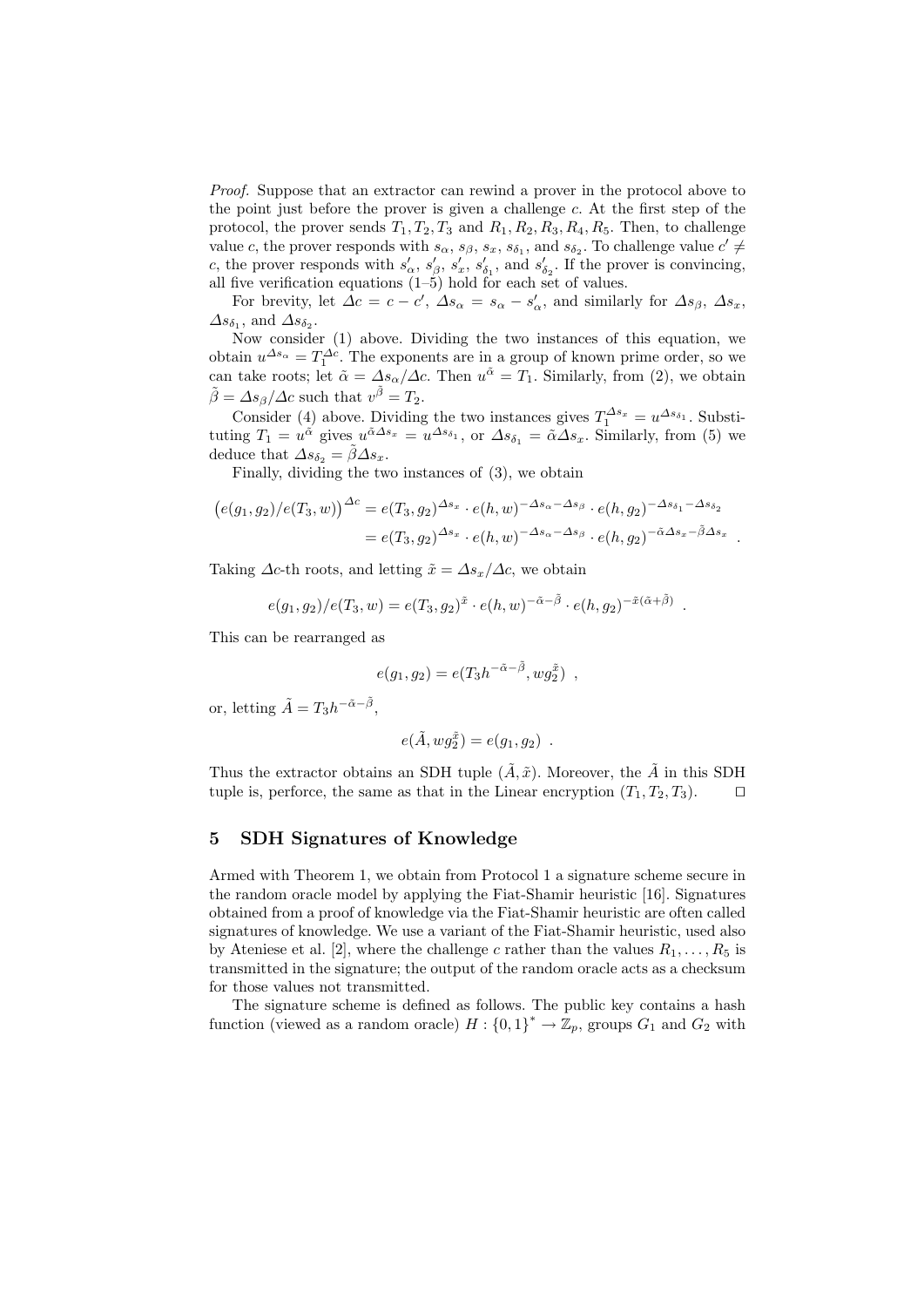respective generators  $g_1$  and  $g_2$  as in Sect. 2, the random generators u, v, and h of  $G_1$ , and  $w = g_2^{\gamma} \in G_2$ , where  $\gamma$  is chosen at random in  $\mathbb{Z}_p^*$ . The private key is an SDH pair  $(A, x)$ , i.e., a pair such that  $A^{x+\gamma} = g_1$ . Any such pair is a valid private key.

The signer signs a message  $M \in \{0,1\}^*$  using the private key  $(A, x)$  as follows. She first undertakes the computation specified in the first round of Protocol 1 to obtain  $T_1, T_2, T_3, R_1, R_2, R_3, R_4, R_5$ . She obtains the challenge c by giving M and her first-round values to the random oracle:

$$
c \leftarrow H(M, T_1, T_2, T_3, R_1, R_2, R_3, R_4, R_5) \in \mathbb{Z}_p
$$
 (6)

She then undertakes the computation specified in the third round of the protocol using the challenge value c to obtain  $s_{\alpha}, s_{\beta}, s_x, s_{\delta_1}, s_{\delta_2}$ . Finally, she outputs the signature  $\sigma$ , computed as

$$
\sigma \leftarrow (T_1, T_2, T_3, c, s_\alpha, s_\beta, s_x, s_{\delta_1}, s_{\delta_2}) \tag{7}
$$

The verifier uses equations (1–5) to re-derive  $R_1, R_2, R_3, R_4$ , and  $R_5$ :

$$
\tilde{R_1} \leftarrow u^{s_{\alpha}}/T_1^c \qquad \tilde{R_2} \leftarrow v^{s_{\beta}}/T_2^c \qquad \tilde{R_4} \leftarrow T_1^{s_x}/u^{s_{\delta_1}} \qquad \tilde{R_5} \leftarrow T_2^{s_x}/v^{s_{\delta_2}} \n\tilde{R_3} \leftarrow e(T_3, g_2)^{s_x} \cdot e(h, w)^{-s_{\alpha} - s_{\beta}} \cdot e(h, g_2)^{-s_{\delta_1} - s_{\delta_2}} \cdot \left(e(T_3, w)/e(g_1, g_2)\right)^c.
$$

He then checks that these, along with the other first-round messages included in  $\sigma$ , give the challenge c, i.e., that

$$
c \stackrel{?}{=} H(M, T_1, T_2, T_3, \tilde{R_1}, \tilde{R_2}, \tilde{R_3}, \tilde{R_4}, \tilde{R_5}) . \tag{8}
$$

He accepts if this check succeeds.

The Fiat-Shamir heuristic shows that this signature scheme is secure against existential forgery in the random oracle model [1]. Note that a signature comprises three elements of  $G_1$  and six of  $\mathbb{Z}_p$ .

#### 6 Short Group Signatures from SDH

The signature scheme presented in Sect. 5 is, in fact, also a group signature scheme. In describing the scheme, we follow the definitions given by Bellare et al. [6].

Consider bilinear groups  $G_1$  and  $G_2$  with respective generators  $g_1$  and  $g_2$ , as in Sect. 2. Suppose further that the SDH assumption holds on  $(G_1, G_2)$ , and the Linear assumption holds on  $G_1$ . The scheme employs a hash function  $H: \{0,1\}^* \to \mathbb{Z}_p$ , treated as a random oracle in the proof of security.

 $KeyGen(n)$ . This randomized algorithm takes as input a parameter n, the number of members of the group, and proceeds as follows. Select  $h \stackrel{\text{R}}{\leftarrow} G_1 \setminus \{1_{G_1}\}$ and  $\xi_1, \xi_2 \stackrel{\text{R}}{\leftarrow} \mathbb{Z}_p^*$ , and set  $u, v \in G_1$  such that  $u^{\xi_1} = v^{\xi_2} = h$ . Select  $\gamma \stackrel{\text{R}}{\leftarrow} \mathbb{Z}_p^*$ , and set  $w = g_2^{\gamma}$ . Using  $\gamma$ , generate for each user  $i, 1 \le i \le n$ , an SDH tuple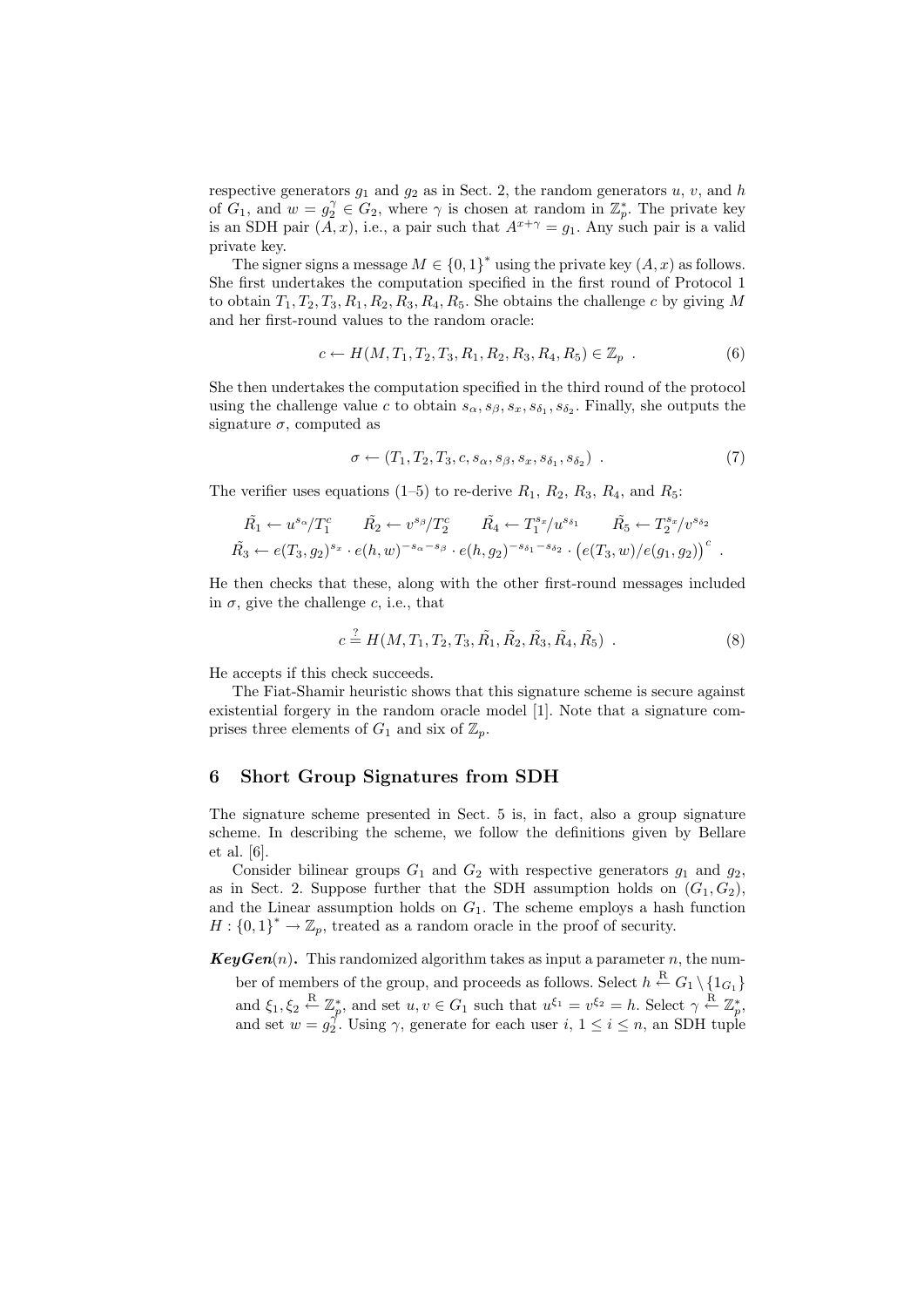$(A_i, x_i)$ : select  $x_i \stackrel{\text{R}}{\leftarrow} \mathbb{Z}_p^*$ , and set  $A_i \leftarrow g_1^{1/(\gamma + x_i)}$ . The group public key is  $gpk = (g_1, g_2, h, u, v, w)$ . The private key of the group manager (the party able to trace signatures) is  $gmsk = (\xi_1, \xi_2)$ . Each user's private key is her tuple  $\mathbf{gsk}[i] = (A_i, x_i)$ . No party is allowed to possess  $\gamma$ ; it is only known to the private-key issuer.

- $\mathbf{Sign}(\text{gpk}, \textbf{gsk}[i], M)$ . Given a group public key  $\text{gpk} = (g_1, g_2, h, u, v, w)$ , a user's key  $\mathbf{gsk}[i] = (A_i, x_i)$ , and a message  $M \in \{0,1\}^*$ , compute and output a signature of knowledge  $\sigma = (T_1, T_2, T_3, c, s_\alpha, s_\beta, s_x, s_{\delta_1}, s_{\delta_2})$  as in the scheme of Sect. 5 (Equation (7)).
- **Verify**(gpk, M,  $\sigma$ ). Given a group public key gpk =  $(q_1, q_2, h, u, v, w)$ , a message M, and a group signature  $\sigma$ , verify that  $\sigma$  is a valid signature of knowledge in the scheme of Sect. 5 (Equation (8)).
- **Open**(gpk, gmsk,  $M, \sigma$ ). This algorithm is used for tracing a signature to a signer. It takes as input a group public key  $gpk = (g_1, g_2, h, u, v, w)$  and the corresponding group manager's private key gmsk =  $(\xi_1, \xi_2)$ , together with a message M and a signature  $\sigma = (T_1, T_2, T_3, c, s_\alpha, s_\beta, s_x, s_{\delta_1}, s_{\delta_2})$  to trace, and proceeds as follows. First, verify that  $\sigma$  is a valid signature on M. Second, consider the first three elements  $(T_1, T_2, T_3)$  as a Linear encryption, and recover the user's A as  $A \leftarrow T_3/(T_1^{\xi_1} \cdot T_2^{\xi_2})$ , following the decryption algorithm given at the end of Sect. 3.2. If the group manager is given the elements  $\{A_i\}$  of the users' private keys, he can look up the user index corresponding to the identity A recovered from the signature.

Signature Length. A group signature in the system above comprises three elements of  $G_1$  and six elements of  $\mathbb{Z}_n$ . Using any of the families of curves described in [9], one can take p to be a 170-bit prime and use a group  $G_1$  where each element is 171 bits. Thus, the total group signature length is 1533 bits or 192 bytes. With these parameters, security is approximately the same as a standard 1024 bit RSA signature, which is 128 bytes.

Performance. The pairings  $e(h, w)$ ,  $e(h, g_2)$ , and  $e(g_1, g_2)$  can be precomputed and cached by both signers and verifiers. The signer can cache  $e(A, g_2)$ , and, when signing, compute  $e(T_3, g_2)$  without evaluating a pairing. Accordingly, creating a group signature requires eight exponentiations (or multi-exponentiations) and no pairing computations. The verifier can derive  $R_3$  efficiently by collapsing the  $e(T_3,g_2)^{s_x}$  and  $e(T_3,w)^c$  pairings into a single  $e(T_3,w^cg_2^{s_x})$  term. Thus verifying a group signature requires six multi-exponentiations and one pairing computation. With parameters selected as above, the exponents are in every case 170-bit numbers. For the signer, all bases for exponentiation are fixed, which allows further speedup by precomputation.

#### 6.1 Group Signature Security

We now turn to proving security of the system. Bellare et al. [6] give three properties that a group signature scheme must satisfy: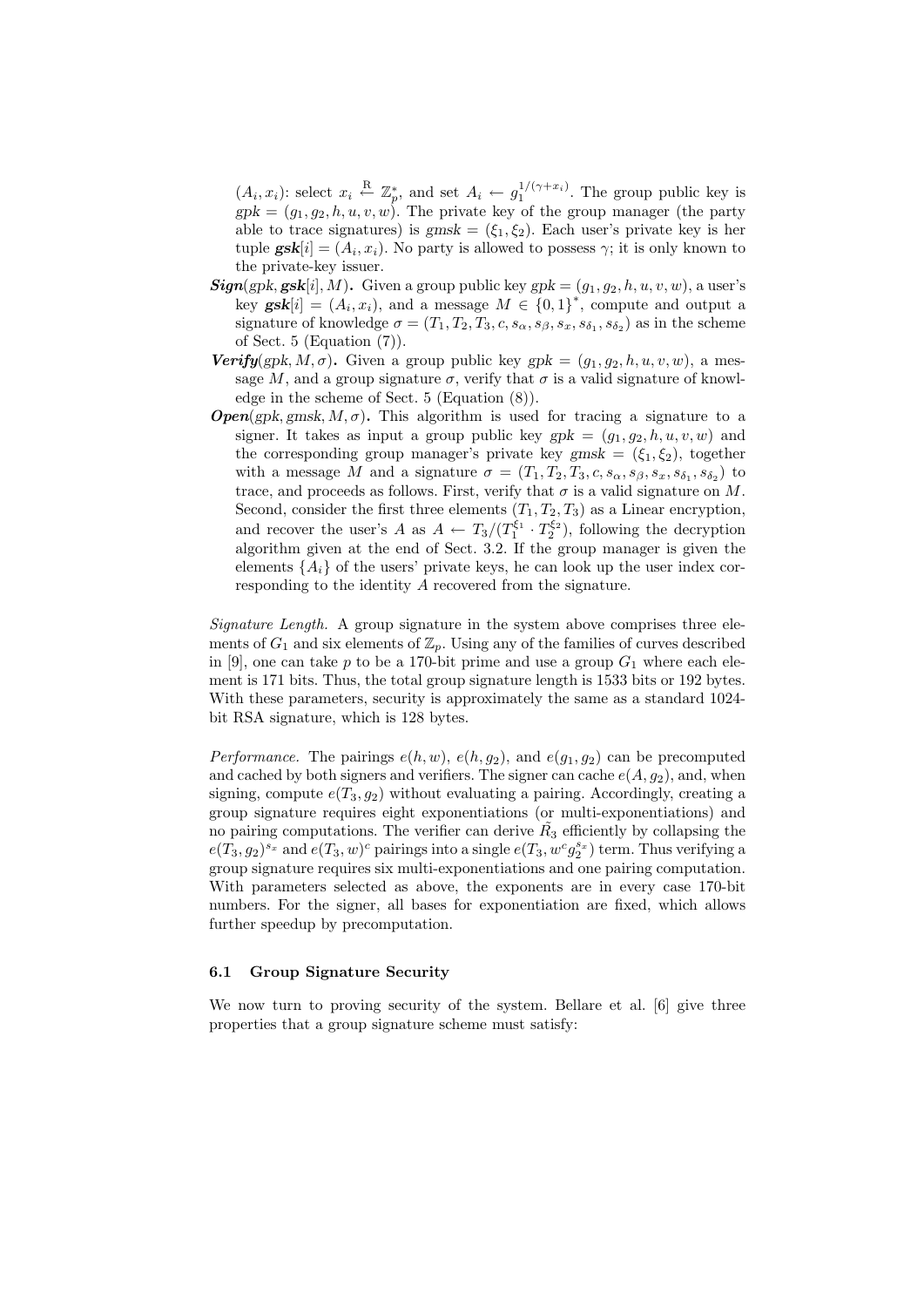- correctness, which ensures that honestly-generated signatures verify and trace correctly;
- full-anonymity, which ensures that signatures do not reveal their signer's identity; and
- full-traceability, which ensures that all signatures, even those created by the collusion of multiple users and the group manager, trace to a member of the forging coalition.

For the details of the definitions, see Bellare et al. [6]. We prove the security of our scheme using a variation of these properties. In our proofs, we relax the full-anonymity requirement. As presented [6, Sect. 2], the full-anonymity experiment allows the adversary to query the opening (tracing) oracle before and after receiving the challenge  $\sigma$ . In this respect, the experiment mirrors the indistinguishability experiment against an adaptive CCA2 adversary. We therefore rename this experiment CCA2-full-anonymity. We define a corresponding experiment, CPA-full-anonymity, in which the adversary cannot query the opening oracle. We prove privacy in this slightly weaker model.

Access to the tracing functionality will likely be carefully controlled when group signatures are deployed, so CPA-full-anonymity is a reasonable model to consider. In any case, anonymity and unlinkability, the two traditional group signature security requirements implied by full anonymity [6, Sect. 3], also follow from CPA-full-anonymity. Thus a fully-traceable and CPA-fully-anonymous group signature scheme is still secure in the traditional sense.

In the statements of the theorem, we use big-O notation to elide the specifics of additive terms in time bounds, noting that, for given groups  $G_1$  and  $G_2$ , operations such as sampling, exponentiation, and bilinear map evaluation are all constant-time.

#### Theorem 2. The SDH group signature scheme is correct.

*Proof.* For any group public key  $gpk = (g_1, g_2, h, u, v, w)$ , and for any user with key  $\mathbf{gsk}[i] = (A_i, x_i)$ , the key generation algorithm guarantees that  $A_i^{\gamma + x_i} =$  $g_1$ , so  $(A_i, x_i)$  is an SDH tuple for  $w = g_2^{\gamma}$ . A correct group signature  $\sigma$  is a proof of knowledge, which is itself a transcript of the SDH protocol given in Sect. 4. Verifying the signature entails verifying that the transcript is correct; thus Lemma 1 shows that  $\sigma$  will always be accepted by the verifier.

Moreover, an honest signer outputs, as the first three components of any signature  $\sigma$ , values  $(T_1, T_2, T_3) = (u^{\alpha}, v^{\beta}, A_i \cdot h^{\alpha+\beta})$  for some  $\alpha, \beta \in \mathbb{Z}_p$ . These values form a Linear encryption of  $A_i$  under public key  $(u, v, h)$ , which the group manager, possessing the corresponding private key  $(\xi_1, \xi_2)$ , can always recover. Therefore any valid signature will always be opened correctly.  $\Box$ 

**Theorem 3.** If Linear encryption is  $(t', \epsilon')$ -semantically secure on  $G_1$  then the SDH group signature scheme is  $(t, q_H, \epsilon)$ -CPA-fully-anonymous, where  $\epsilon = \epsilon'$  and  $t = t' - q<sub>H</sub>O(1)$ . Here  $q<sub>H</sub>$  is the number of hash function queries made by the adversary and n is the number of members of the group.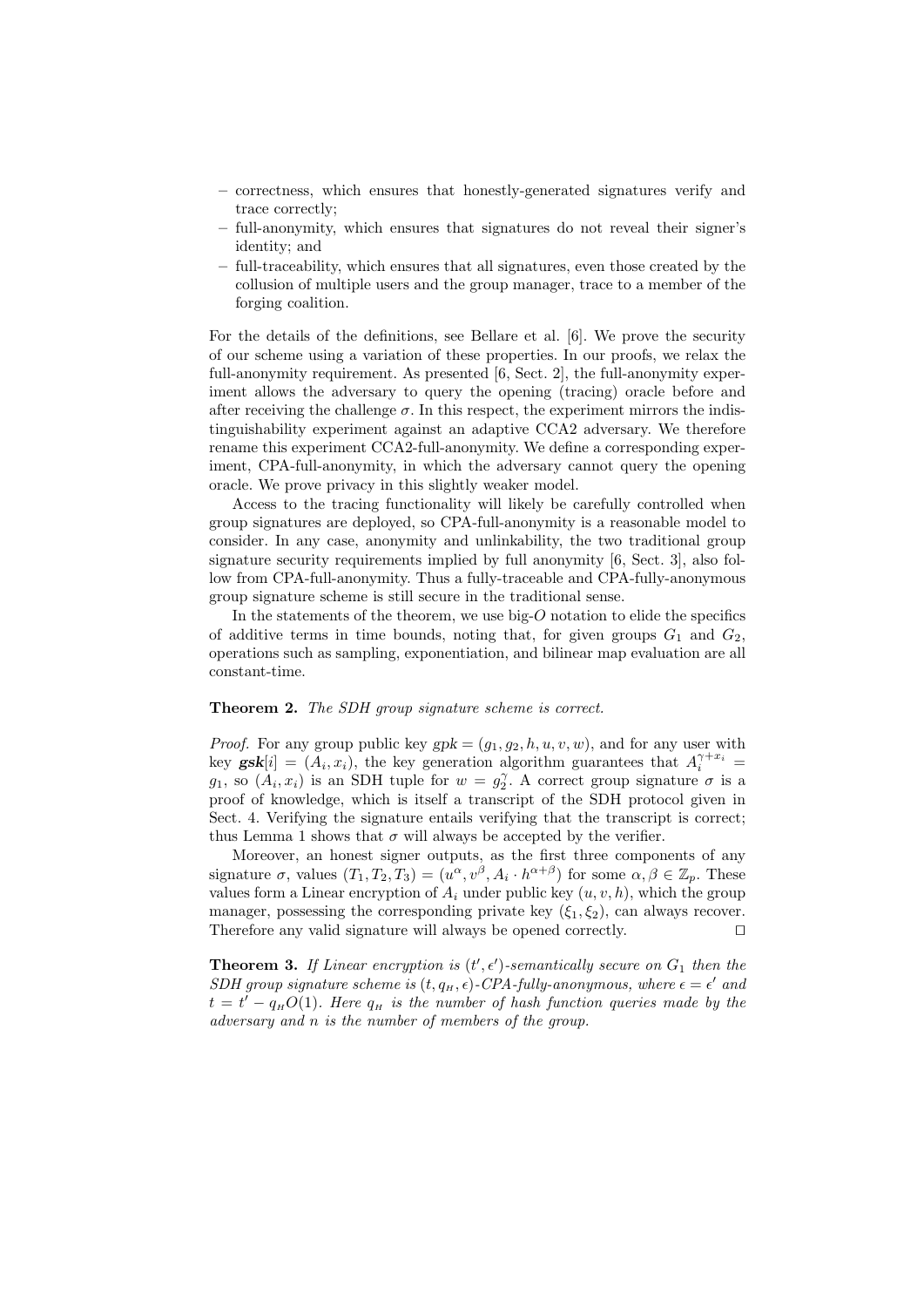*Proof.* Suppose A is an algorithm that  $(t, q_H, \epsilon)$ -breaks the anonymity of the group signature scheme. We show how to construct a  $t+q<sub>H</sub>O(1)$ -time algorithm  $\beta$ that breaks the semantic security of Linear encryption (Sect. 3.2) with advantage at least  $\epsilon$ .

Algorithm  $\mathcal B$  is given a Linear encryption public key  $(u, v, h)$ . It generates the remaining components of the group signature public key by following the group signature's key generation algorithm. It then provides to  $A$  the group public key  $(g_1, g_2, h, u, v, w)$ , and the users' private keys  $(A_i, x_i)$ .

At any time,  $A$  can query the random oracle H. Algorithm  $\beta$  responds with elements selected uniformly at random from  $\mathbb{Z}_p$ , making sure to respond identically to repeated queries.

Algorithm A requests its full-anonymity challenge by providing two indices,  $i_0$  and  $i_1$ , and a message M. Algorithm  $\mathcal{B}$ , in turn, requests its indistinguishability challenge by providing the two user private keys  $A_{i_0}$  and  $A_{i_1}$  as the messages whose Linear encryption it must distinguish. It is given a Linear encryption  $(T_1, T_2, T_3)$  of  $A_{i_b}$ , where bit b is chosen by the Linear encryption challenger.

Algorithm  $\beta$  generates from this Linear encryption a protocol transcript  $(T_1, T_2, T_3, R_1, R_2, R_3, R_4, R_5, c, s_\alpha, s_\beta, s_x, s_{\delta_1}, s_{\delta_2})$  by means of the simulator of Lemma 2. This simulator can generate a trace given  $(T_1, T_2, T_3)$ , even though  $\beta$ does not know  $\alpha$ ,  $\beta$ , or x. Since  $(T_1, T_2, T_3)$  is a random Linear encryption of  $A_{i_b}$ , the remainder of the transcript is distributed exactly as in a real protocol with a prover whose secret A is  $A_{i_b}$ .

Algorithm B then patches H at  $(M, T_1, T_2, T_3, R_1, R_2, R_3, R_4, R_5)$  to equal c. It encounters a collision only with negligible probability. In case of a collision,  $\beta$  declares failure and exits. Otherwise, it returns the valid group signature  $\sigma \leftarrow (T_1, T_2, T_3, c, s_\alpha, s_\beta, s_x, s_{\delta_1}, s_{\delta_2})$  to  $\mathcal{A}.$ 

Finally, A outputs a bit  $b'$ . Algorithm  $\mathcal B$  returns  $b'$  as the answer to its own challenge. Since the encryption of  $A_{i_b}$  is turned by  $\mathcal{B}$  into a group signature by user  $i_b$ ,  $\beta$  answers its challenge correctly whenever  $\mathcal A$  does.

The keys given to  $A$ , and the answers to  $A$ 's queries, are all valid and properly distributed. Therefore  $A$  succeeds in breaking the anonymity of the group signature  $\sigma$  with advantage  $\epsilon$ , and  $\beta$  succeeds in distinguishing the Linear encryption  $(T_1, T_2, T_3)$  with the same advantage.

Algorithm  $\mathcal{B}$ 's running time exceeds  $\mathcal{A}$ 's by the amount it takes to answer  $\mathcal{A}$ 's queries. Each hash query can be answered in constant time, and there are at most  $q_H$  of them. Algorithm  $\beta$  can also create the challenge group signature  $\sigma$ in constant time. If A runs in time t, B runs in time  $t + q<sub>H</sub>O(1)$ .

The following theorem proves full traceability of our system. The proof is based on the forking lemma [24] and is given in the full version of the paper.

**Theorem 4.** If SDH is  $(q, t', \epsilon')$ -hard on  $(G_1, G_2)$ , then the SDH group signature scheme is  $(t, q_H, q_S, n, \epsilon)$ -fully-traceable, where  $n = q - 1$ ,  $\epsilon = 4n\sqrt{2\epsilon' q_H} + n/p$ , and  $t = \Theta(1) \cdot t'$ . Here  $q_H$  is the number of hash function queries made by the adversary,  $q<sub>S</sub>$  is the number of signing queries made by the adversary, and n is the number of members of the group.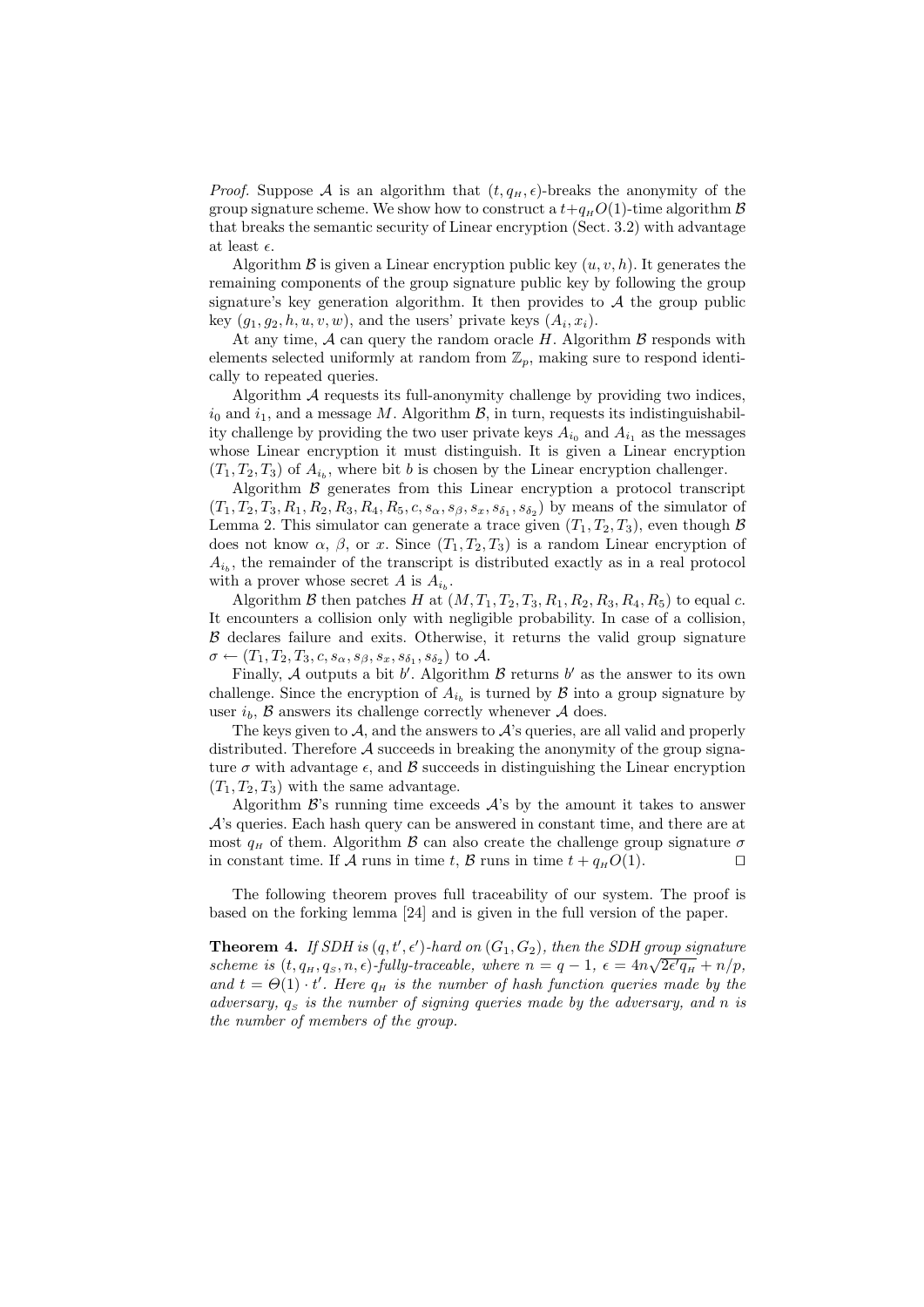#### 7 Revocation

We now discuss how to revoke users in the SDH group signature scheme of Sect. 6. A number of revocation mechanisms for group signatures have been proposed [4, 12]. All these mechanisms can be applied to our system. Here we describe a revocation mechanism along the lines of [12].

Recall that the group's public key in our system is  $(g_1, g_2, h, u, v, w)$  where  $w = g_2^{\gamma} \in G_2$  for random  $\gamma \in \mathbb{Z}_p^*$  and random  $h, u, v \in \tilde{G}_1$ . User *i*'s private key is a pair  $(A_i, x_i)$  where  $A_i = g_1^{1/(\gamma + x_i)} \in G_1$ .

Now, suppose we wish to revoke users  $1, \ldots, r$  without affecting the signing capability of other users. To do so, the Revocation Authority (RA) publishes a Revocation List (RL) containing the private keys of all revoked users. More precisely, RL = { $(A_1^*, x_1),..., (A_r^*, x_r)$ }, where  $A_i^* = g_2^{1/(\gamma + x_i)} \in G_2$ . Note that  $A_i = \psi(A_i^*)$ . Here the SDH secret  $\gamma$  is needed to compute the  $A_i^*$ 's. In the case where  $G_1$  equals  $G_2$  then  $A_i = A_i^*$  and consequently the Revocation List can be derived directly from the private keys of revoked users without having to use  $\gamma$ .

The list RL is given to all signers and verifiers in the system. It is used to update the group public key used to verify signatures. Let  $y = \prod_{i=1}^{r}(\gamma + x_i) \in$  $\mathbb{Z}_p^*$ . The new public key is  $(\bar{g}_1, \bar{g}_2, h, u, v, \bar{w})$  where  $\bar{g}_1 = g_1^{1/y}$ ,  $\bar{g}_2 = g_2^{1/y}$ , and  $\bar{w} = (\bar{g}_2)^{\gamma}$ . We show that, given RL, anyone can compute this new public key, and any unrevoked user can update her private key locally so that it is well formed with respect to this new public key. Revoked users are unable to do so.

We show how to revoke one private key at a time. By repeating the process  $r$ times (as the revocation list grows over time) we can revoke all private keys on the Revocation List. We first show how given the public key  $(g_1, g_2, h, u, v, w)$ and one revoked private key  $(A_1^*, x_1) \in \text{RL}$  anyone can construct the new public key  $(\hat{g}_1, \hat{g}_2, h, u, v, \hat{w})$  where  $\hat{g}_1 = g_1^{1/(\gamma + x_1)}, \hat{g}_2 = g_2^{1/(\gamma + x_1)},$  and  $\hat{w} = (\hat{g}_2)^{\gamma}$ . This new public key is constructed simply as:

$$
\hat{g}_1 \leftarrow \psi(A_1^*)
$$
  $\hat{g}_2 \leftarrow A_1^*$  and  $\hat{w} \leftarrow g_2 \cdot (A_1^*)^{-x_1}$ ;

then  $\hat{g}_1 = \psi(A_1)^* = g_1^{1/(\gamma + x_1)}$  and  $\hat{w} = g_2 \cdot (A_1^*)^{-x_1} = g_2^{1 - \frac{x_1}{\gamma + x_1}} = (A_1^*)^{\gamma} = (\hat{g}_2)^{\gamma}$ , as required.

Next, we show how unrevoked users update their own private keys. Consider an unrevoked user whose private key is  $(A, x)$ . Given a revoked private key,  $(A_1^*, x_1)$  the user computes  $A \leftarrow \psi(A_1^*)^{1/(x-x_1)}/A^{1/(x-x_1)}$  and sets his new private key to be  $(\hat{A}, x)$ . Then, indeed,

$$
(\hat{A})^{\gamma+x} = \psi(A_1^*)^{\frac{\gamma+x}{x-x_1}}/A^{\frac{\gamma+x}{x-x_1}} = \psi(A_1^*)^{\frac{(\gamma+x_1)+(x-x_1)}{x-x_1}}/g_1^{\frac{1}{x-x_1}} = \psi(A_1^*) = \hat{g}_1,
$$

as required. Hence,  $(\hat{A}, x)$  is a valid private key with respect to  $(\hat{g}_1, \hat{g}_2, h, u, v, \hat{w})$ .

By repeating this process  $r$  times (once for each revoked key in RL) anyone can compute the updated public key  $(\bar{g}_1, \bar{g}_2, h, u, v, \bar{w})$  defined above. Similarly, an unrevoked user with private key  $(A, x)$  can compute his updated private key  $(\bar{A},x)$  where  $\bar{A}=(\bar{g}_1)^{1/(\gamma+x)}$ . We note that it is possible to process the entire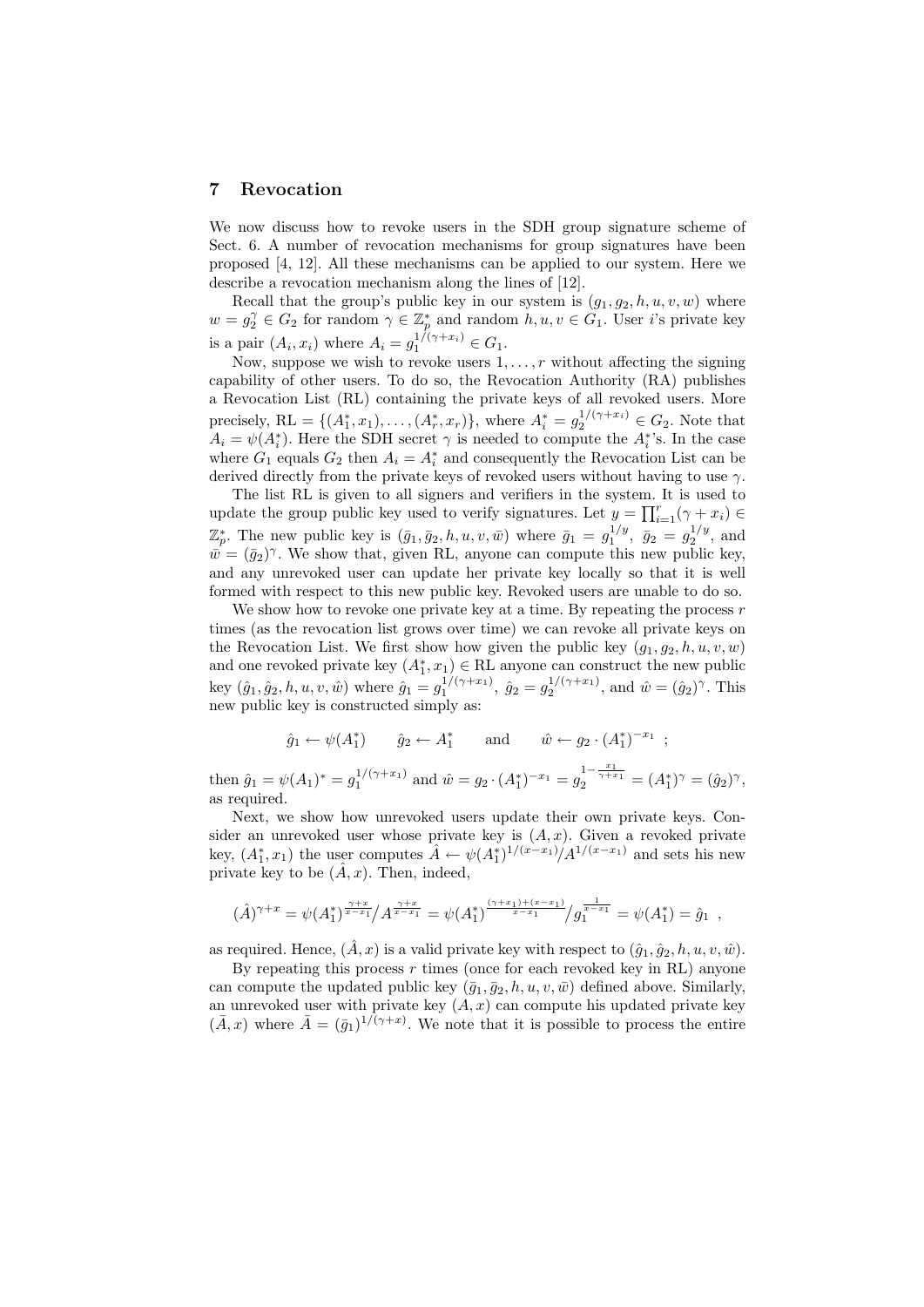RL at once (as opposed to one element at a time) and compute  $(\bar{q}_1, \bar{q}_2, h, u, v, \bar{w})$ directly; however this is less efficient when keys are added to RL incrementally.

A revoked user cannot construct a private key for the new public key  $(\bar{g}_1, \bar{g}_2, h, \bar{g}_3)$  $u, v, \bar{w}$ ). In fact, the proof of Theorem 4 shows that, if a revoked user can generate signatures for the new public key  $(\bar{g}_1, \bar{g}_2, h, u, v, \bar{w})$ , then that user can be used to break the SDH assumption. Very briefly, the reason is that given an SDH challenge one can easily generate a public key tuple  $(\bar{g}_1, \bar{g}_2, h, u, v, \bar{w})$  along with the private key for a revoked user  $(g_1^{1/(x+\gamma)}, x)$ . Then an algorithm that can forge signatures given these two tuples can be used to solve the SDH challenge.

Brickell [11] proposes an alternate mechanism where revocation messages are only sent to signature verifiers, so that there is no need for unrevoked signers to update their keys. Similar mechanisms were also considered by Ateniese et al. [4] and Kiayias et al. [19]. We refer to this as Verifier-Local Revocation (VLR) group signatures. Boneh and Shacham [10] show how to modify our group signature scheme to support this VLR revocation mechanism.

## 8 Exculpability

In Bellare et al. [6], exculpability (introduced by Ateniese and Tsudik [3]) is informally defined as follows: No member of the group and not even the group manager – the entity that is given the tracing key – can produce signatures on behalf of other users. Thus, no user can be framed for producing a signature he did not produce. They argue that a group signature secure in the sense of full-traceability also has the exculpability property. Thus, in the terminology of Bellare et al. [6], our group signature has the exculpability property.

A stronger notion of exculpability is considered in Ateniese et al. [2], where one requires that even the entity that issues user keys cannot forge signatures on behalf of users. Formalizations of strong exculpability have recently been proposed by Kiayias and Yung [20] and by Bellare, Shi, and Zhang [7].

To achieve this stronger property the system of Ateniese et al. [2] uses a protocol (called JOIN) to issue a key to a new user. At the end of the protocol, the key issuer does not know the full private key given to the user and therefore cannot forge signatures under the user's key.

Our group signature scheme can be extended to provide strong exculpability using a similar mechanism. Instead of simply giving user  $i$  the private key  $(g_1^{1/(\gamma+x_i)}, x_i)$ , the user and key issuer engage in a JOIN protocol where at the end of the protocol user i has a triple  $(A_i, x_i, y_i)$  such that  $A_i^{\gamma + x_i} h_1^{y_i} = g_1$  for some public parameter  $h_1$ . The value  $y_i$  is chosen by the user and is kept secret from the key issuer. The ZKPK of Sect. 4 can be modified to prove knowledge of such a triple. The resulting system is a short group signature with strong exculpability.

## 9 Conclusions

We presented a group signature scheme based on the Strong Diffie-Hellman (SDH) and Linear assumptions. The signature makes use of a bilinear map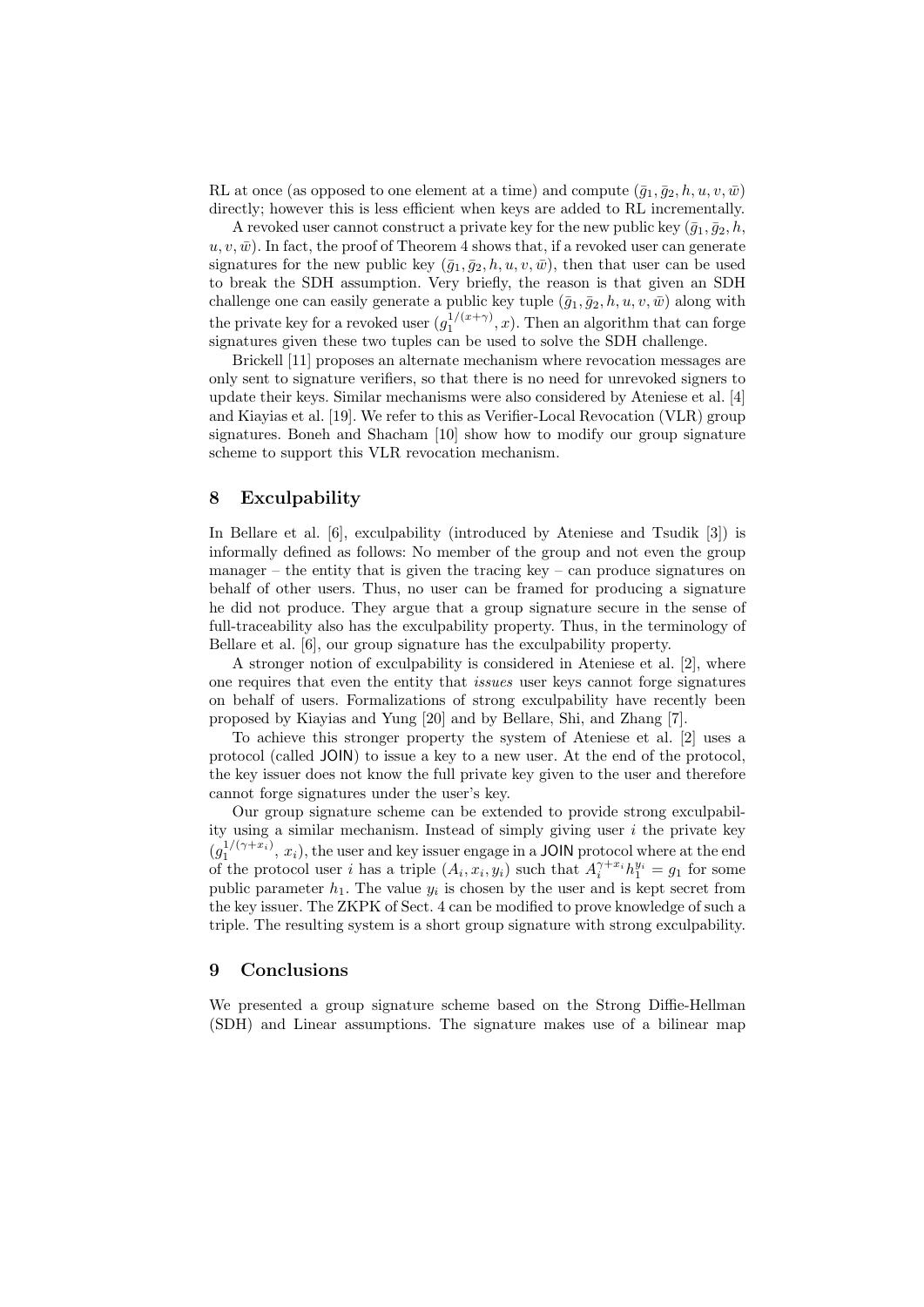$e: G_1 \times G_2 \to G_T$ . When any of the curves described in [9] are used, the group  $G_1$  has a short representation and consequently we get a group signature whose length is under 200 bytes – less than twice the length of an ordinary RSA signature (128 bytes) with comparable security. Signature generation requires no pairing computations, and verification requires a single pairing; both also require a few exponentiations with short exponents.

## Acknowledgments

The authors thank the anonymous referees for their valuable feedback.

#### References

- [1] M. Abdalla, J. An, M. Bellare, and C. Namprempre. From identification to signatures via the Fiat-Shamir transform: Minimizing assumptions for security and forward-security. In L. Knudsen, editor, Proceedings of Eurocrypt 2002, volume 2332 of LNCS, pages 418–33. Springer-Verlag, May 2002.
- [2] G. Ateniese, J. Camenisch, M. Joye, and G. Tsudik. A practical and provably secure coalition-resistant group signature scheme. In M. Bellare, editor, Proceedings of Crypto 2000, volume 1880 of LNCS, pages 255–70. Springer-Verlag, Aug. 2000.
- [3] G. Ateniese and G. Tsudik. Some open issues and directions in group signatures. In Proceedings of Financial Cryptography 1999, volume 1648, pages 196– 211. Springer-Verlag, Feb. 1999.
- [4] G. Ateniese, G. Tsudik, and D. Song. Quasi-efficient revocation of group signatures. In M. Blaze, editor, Proceedings of Financial Cryptography 2002, Mar. 2002.
- [5] N. Baric and B. Pfitzman. Collision-free accumulators and fail-stop signature schemes without trees. In Proceedings of Eurocrypt 1997, pages 480–494. Springer-Verlag, May 1997.
- [6] M. Bellare, D. Micciancio, and B. Warinschi. Foundations of group signatures: Formal definitions, simplified requirements, and a construction based on general assumptions. In E. Biham, editor, Proceedings of Eurocrypt 2003, volume 2656 of LNCS, pages 614–29. Springer-Verlag, May 2003.
- [7] M. Bellare, H. Shi, and C. Zhang. Foundations of group signatures: The case of dynamic groups. Cryptology ePrint Archive, Report 2004/077, 2004. http: //eprint.iacr.org/.
- [8] D. Boneh and X. Boyen. Short signatures without random oracles. In C. Cachin and J. Camenisch, editors, Proceedings of Eurocrypt 2004, LNCS, pages 56–73. Springer-Verlag, May 2004.
- [9] D. Boneh, B. Lynn, and H. Shacham. Short signatures from the Weil pairing. In Proceedings of Asiacrypt 2001, volume 2248 of LNCS, pages 514–32. Springer-Verlag, Dec. 2001. Full paper: http://crypto.stanford.edu/~dabo/pubs.html.
- [10] D. Boneh and H. Shacham. Group signatures with verifier-local revocation, 2004. Manuscript.
- [11] E. Brickell. An efficient protocol for anonymously providing assurance of the container of a private key, Apr. 2003. Submitted to the Trusted Computing Group.